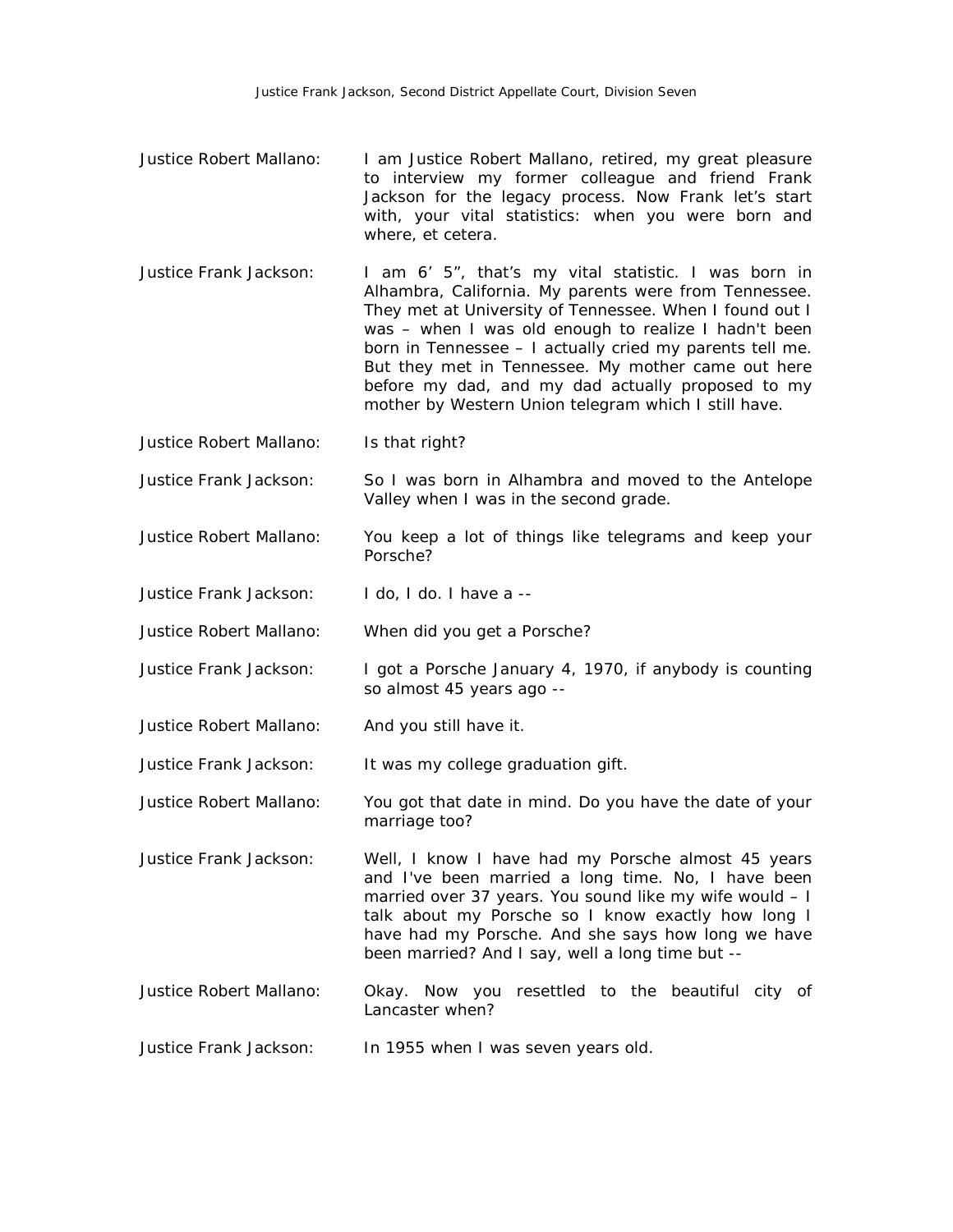| Justice Robert Mallano: | Now tell us about Lancaster. It had - what was the<br>population, then? It was pretty small --                                                                                                                                                                                           |
|-------------------------|------------------------------------------------------------------------------------------------------------------------------------------------------------------------------------------------------------------------------------------------------------------------------------------|
| Justice Frank Jackson:  | Pretty small, several thousand but pretty small, and we<br>had lived before that in West Covina. And my dad was<br>an electrician and he had work in Lancaster. And I will<br>never forget – we moved there on Thanksgiving and it<br>was cold and windy and my mother cried, so and -   |
|                         | So it was – and we moved into a real small two bedroom<br>duplex. And we were lucky to get that because there<br>was not a lot of housing. And they paid \$75 a month for<br>this little duplex, and two or three years later we bought<br>a house and moved into the town of Lancaster. |
|                         | So I – my folks. I always kind-of wanted a horse but I<br>didn't have a horse. But behind the duplex was a<br>propane tank - a long propane tank. So that was, when<br>I was young, that was my horse. I'd get on top of the --                                                          |
| Justice Robert Mallano: | You would ride the propane tank?                                                                                                                                                                                                                                                         |
| Justice Frank Jackson:  | -- propane tank and ride the little propane tank as my<br>horse. So I was there from second grade on.                                                                                                                                                                                    |
| Justice Robert Mallano: | And then you put down roots there, or?                                                                                                                                                                                                                                                   |
| Justice Frank Jackson:  | Yes.                                                                                                                                                                                                                                                                                     |
| Justice Robert Mallano: | You went to law school, where?                                                                                                                                                                                                                                                           |
| Justice Frank Jackson:  | I went to a college in Reno, Nevada and then I went to<br>law school in Sacramento - McGeorge.                                                                                                                                                                                           |
| Justice Robert Mallano: | You are a big wolf pack fan - played tennis and<br>basketball there using your 6'5" height to advantage?                                                                                                                                                                                 |
| Justice Frank Jackson:  | Right, right. That is correct and I --                                                                                                                                                                                                                                                   |
| Justice Robert Mallano: | And not to get to ahead, but you moved back up there<br>after how many years in Lancaster?                                                                                                                                                                                               |
| Justice Frank Jackson:  | Well I was in Lancaster, let's see about 45 years, 40 plus<br>years and                                                                                                                                                                                                                  |
| Justice Robert Mallano: | Married and raised your family there?                                                                                                                                                                                                                                                    |
| Justice Frank Jackson:  | Yes. Yes and then moved back to the Northern Nevada,<br>retired in the area.                                                                                                                                                                                                             |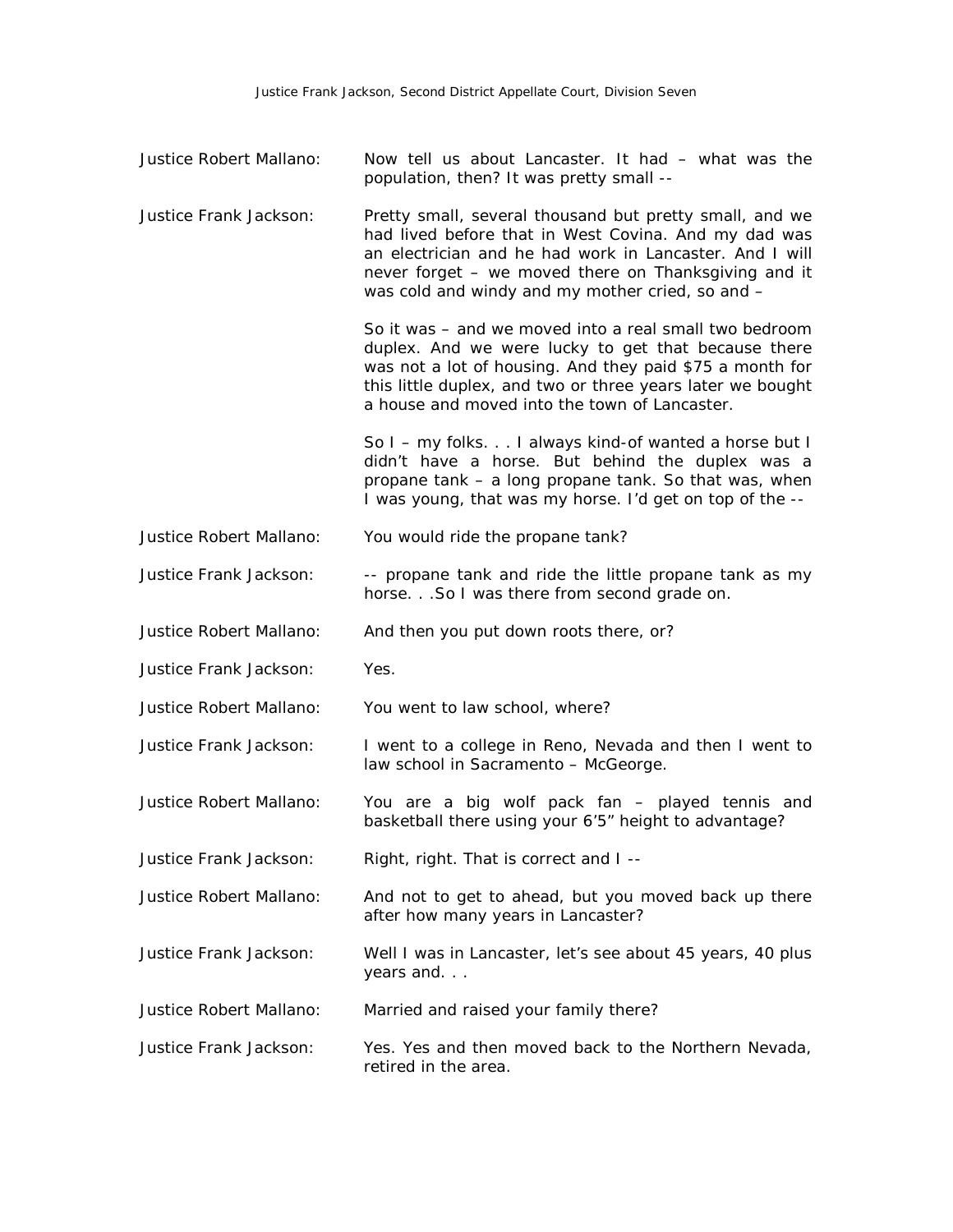| Justice Robert Mallano: | The practice of law: you are not small town practitioner<br>but tell us about your practice of law?                                                                                                                                                                                                                                                                                                        |
|-------------------------|------------------------------------------------------------------------------------------------------------------------------------------------------------------------------------------------------------------------------------------------------------------------------------------------------------------------------------------------------------------------------------------------------------|
| Justice Frank Jackson:  | Well I went to $-1$ decided when I graduated from law<br>school of McGeorge to go back home to Lancaster. And I<br>was offered a job with a small firm. That's all there were<br>in Lancaster at the time. And I still remember. and I<br>moved back home because the salary wasn't the<br>greatest.                                                                                                       |
|                         | In 1973 as a law clerk, I received \$550 a month. And<br>then when I passed the bar a couple of months later my<br>salary went up to \$700 a month. So I was with same<br>law firm for 15/16 years before I became a judge. And I<br>started practicing a lot of family law. And I actually was<br>part of the first group in California to pass the exam and<br>became a certified family law specialist. |
| Justice Robert Mallano: | So you did all the family law for the firm?                                                                                                                                                                                                                                                                                                                                                                |
| Justice Frank Jackson:  | I did.                                                                                                                                                                                                                                                                                                                                                                                                     |
| Justice Robert Mallano: | How many lawyers with the firm?                                                                                                                                                                                                                                                                                                                                                                            |
| Justice Frank Jackson:  | There were at one point about seven attorneys.                                                                                                                                                                                                                                                                                                                                                             |
| Justice Robert Mallano: | And what - it was a general civil practice?                                                                                                                                                                                                                                                                                                                                                                |
| Justice Frank Jackson:  | General civil. They each kind of had a niche, and<br>unfortunately my niche became family law. And I<br>become a partner, but I didn't enjoy family law.                                                                                                                                                                                                                                                   |
|                         | You know the old saying, in family law you see good<br>people at their worst; in criminal law you see bad people<br>at their best. And I didn't want to do family law for the<br>rest of my career, so -                                                                                                                                                                                                   |
| (00:05:07)              |                                                                                                                                                                                                                                                                                                                                                                                                            |
| Justice Robert Mallano: | You looked for another job?                                                                                                                                                                                                                                                                                                                                                                                |
| Justice Frank Jackson:  | Look for another job.                                                                                                                                                                                                                                                                                                                                                                                      |
| Justice Robert Mallano: | What job did you look for?                                                                                                                                                                                                                                                                                                                                                                                 |
| Justice Frank Jackson:  | Well I thought about teaching but then also there was<br>The community was growing quickly, so they were                                                                                                                                                                                                                                                                                                   |

adding Municipal Court judges. So I filed a job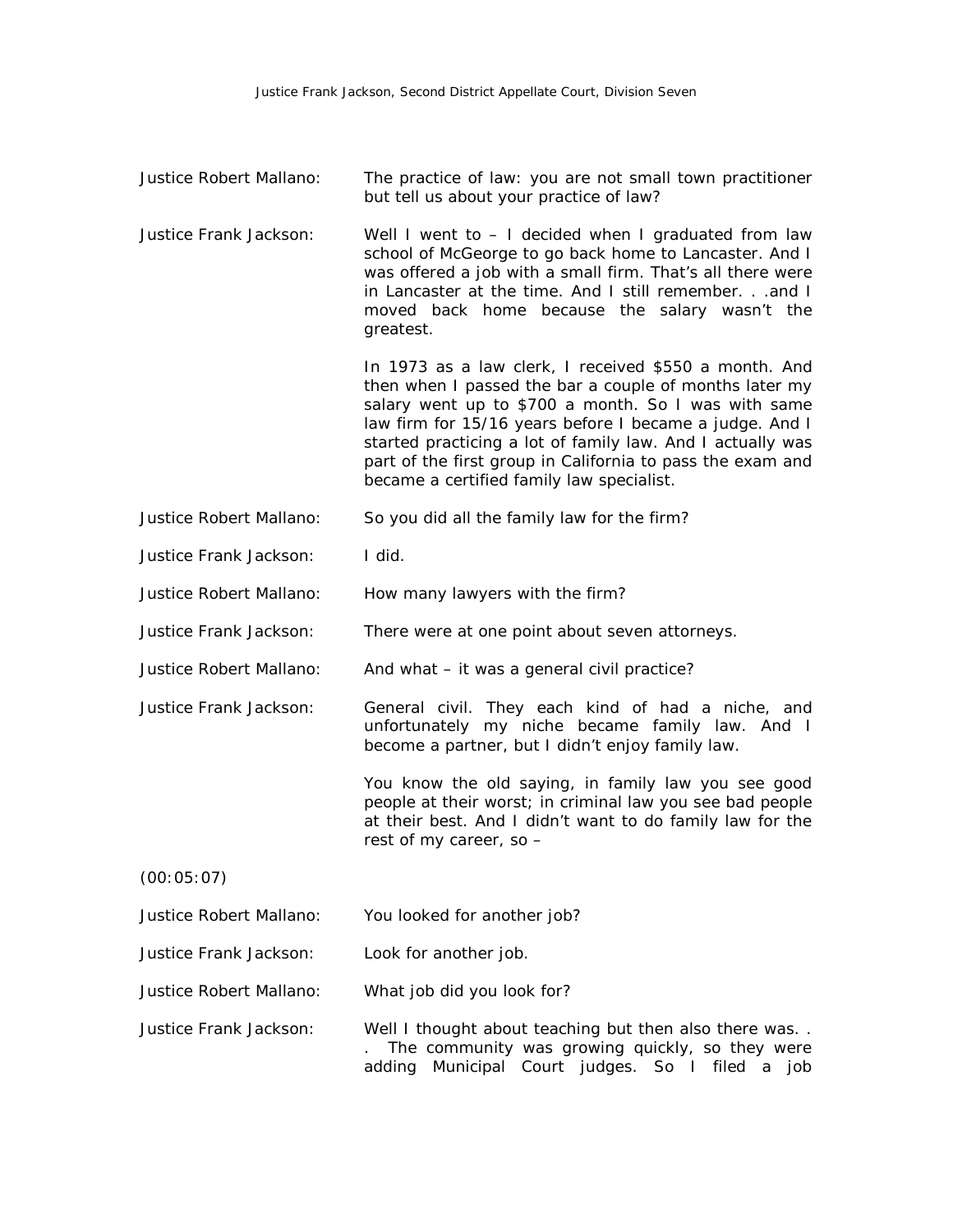application with the governor to become a Municipal Court Judge. I really didn't have a desire to wear a black robe, but I had a desire not to do family law.

Justice Robert Mallano: Who was the governor then?

Justice Frank Jackson: The governor that appointed me to the Municipal Court was Deukmejian.

Justice Robert Mallano: Was that who you applied for, to originally?

Justice Frank Jackson: Yes, yes.

Justice Robert Mallano: And did you have any contacts? Anybody shepherding you through this?

Justice Frank Jackson: Well I had a few. One person that was fairly prominent in Republican politics, who ultimately became the chairman of the California Republican Party – which was not a bad person to know I guess – a gentleman by the name of Frank Visco. And then I had a few other friends in the area. And I had also, obviously many years ago, was a Chairman of the Antelope Valley Young Republicans for a while. So I had some political connections.

Justice Robert Mallano: So how did the process go, the application process?

Justice Frank Jackson: Very involved, very long. You fill out an application, list a lot of attorneys to contact, judges, references, cases you had. And I was quite honestly a little bit naïve. I didn't think it would be very political, but it was a little bit political. And I at one point said I don't want to go through with this. So I just withdrew my application which I think put me on the back burner for a while and --

Justice Robert Mallano: I guess so.

Justice Frank Jackson: And then I filed. And then I – we had another opening with the Muni courts  $-1$  said okay; I still don't like family law so let's go for it. And I was lucky I think to get it because I got a call from the Governor's office saying we want to appoint you to the Municipal Court.

> I said that's wonderful. But then they said, well here is the problem: It's so late in the year – whatever the process was – that if the governor, if you don't take the bench, don't get sworn in within the few days, the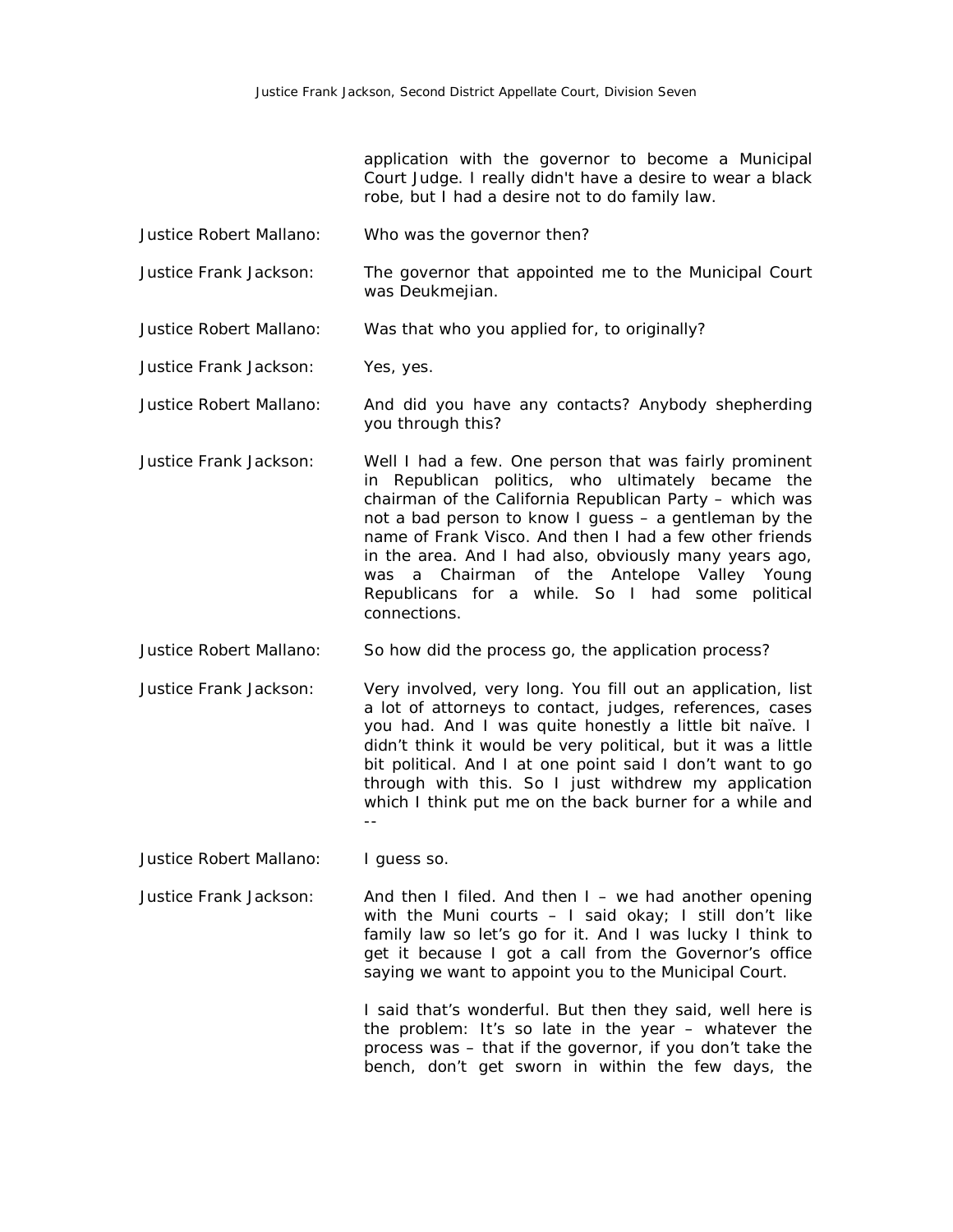governor is going to lose this appointment. And having practiced law 15 years – lot of clients, partners – I said well, sorry I am going to have to go back to you.

I am not sure I can do this with such a short notice. So I am not sure how many people have told the Governor's office, "I will have to get back to you," but I said that. And so I talked to my partners.

Justice Robert Mallano: Is that a sense of obligation, the duties to your clients and partners?

Justice Frank Jackson: Duties to my clients.

Justice Robert Mallano: Wonderful, wonderful.

- Justice Frank Jackson: And I thought, if you ever get appointed you have months to close up your practice. But it was a few days literally. So, my partners were very supportive and they said, go for it. So I called them back and said, okay, I will take the job. And I remember the weekend before, I was appointed, I spent all weekend at the law office, going through all the files, making notes for the poor attorney that would take over my cases. So I was sworn in in January of 1990 at Municipal Court.
- Justice Robert Mallano: You had a nice office when you were a practicing lawyer, right?
- Justice Frank Jackson: I had a nice office.

Justice Robert Mallano: Partner's office and everything and tell us about the quarters you moved into?

Justice Frank Jackson: I had a nice office as an attorney. But because our community was growing so quickly, they had put a couple of the new judges were in modulars. And then me being the newest judge, they really didn't have a place for me.

> So what they did was they converted the jury assembly room to a courtroom. And it was a jury assembly room that had like theater chairs. And over the years, I was on the Muni court three years, and I did a lot of jury trials in that courtroom where the jurors would sit in the first couple of rows. And then my chambers were interesting.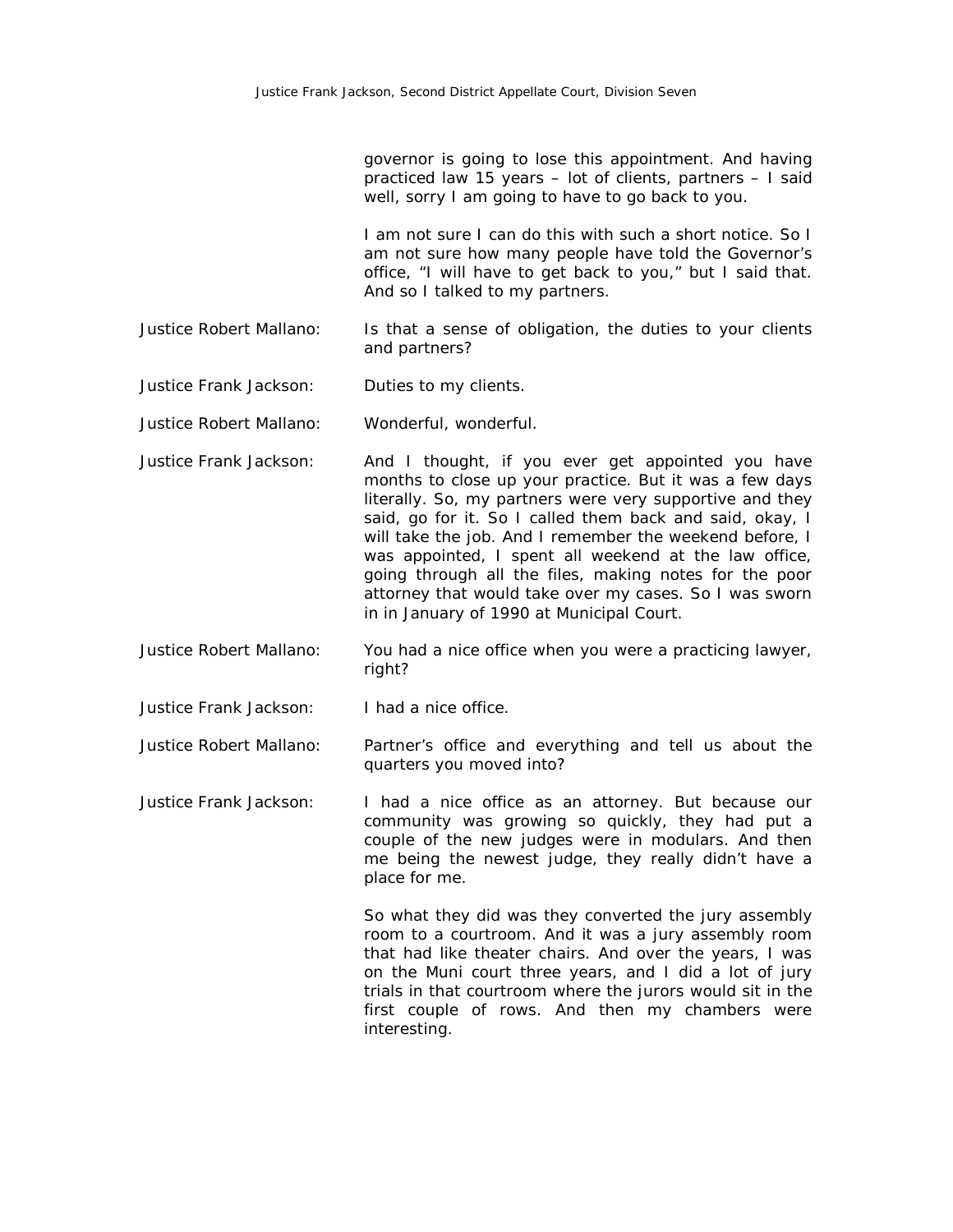The women employees of the court were not happy to see me appointed, not because I was a bad person. But they cut down the women employee's restroom to get me a chamber.

Justice Robert Mallano: So your chambers were on the ladies restroom?

Justice Frank Jackson: My chambers were literally part of the ladies room, so only in the Antelope Valley. And then, when  $I -$  and it was a very small chambers – and when I was talking with attorneys quite often, the wall right next to me I could hear the toilets flushing. So only, only in the Antelope Valley.

> So I was  $-$  and then you would  $-$  to get to my courtroom, I had to walk down the public hallway and go into my chambers. And right across from the – felt sorry for the family law commission that was hearing cases at the time – because his courtroom was so small the litigants had to wait outside until their case was called. So it was not the best environment.

(00:10:07)

- Justice Robert Mallano: How many as per court, Muni court judges you have in that building?
- Justice Frank Jackson: Well, when I first started practicing the law we had a Municipal Court Judge and a Commissioner and we had a Superior Court Commissioner that would come to Lancaster one day a week and do short time cases, two hours or less, and if not we'd have to go to Van Nuys.

When I was appointed to municipal court, I was the fifth municipal court judge and then we had a Superior Court Judge and a Superior Court Commissioner.

- Justice Robert Mallano: Now jumping ahead a little bit, the Los Angeles Superior Court was always championing a new courthouse in Antelope Valley. And it took forever to have it done because it took three votes of the supervisors to get it, notwithstanding the Superior Court telling the Board of Supervisors, "the worst problem we have in courthouse in Lancaster." We need it there, they still built it elsewhere and tell us about the new courthouse?
- Justice Frank Jackson: Well the new courthouse was, we finally broke ground for the new courthouse in probably 2001, it opened 2003 and it was named ultimately after Supervisor Mike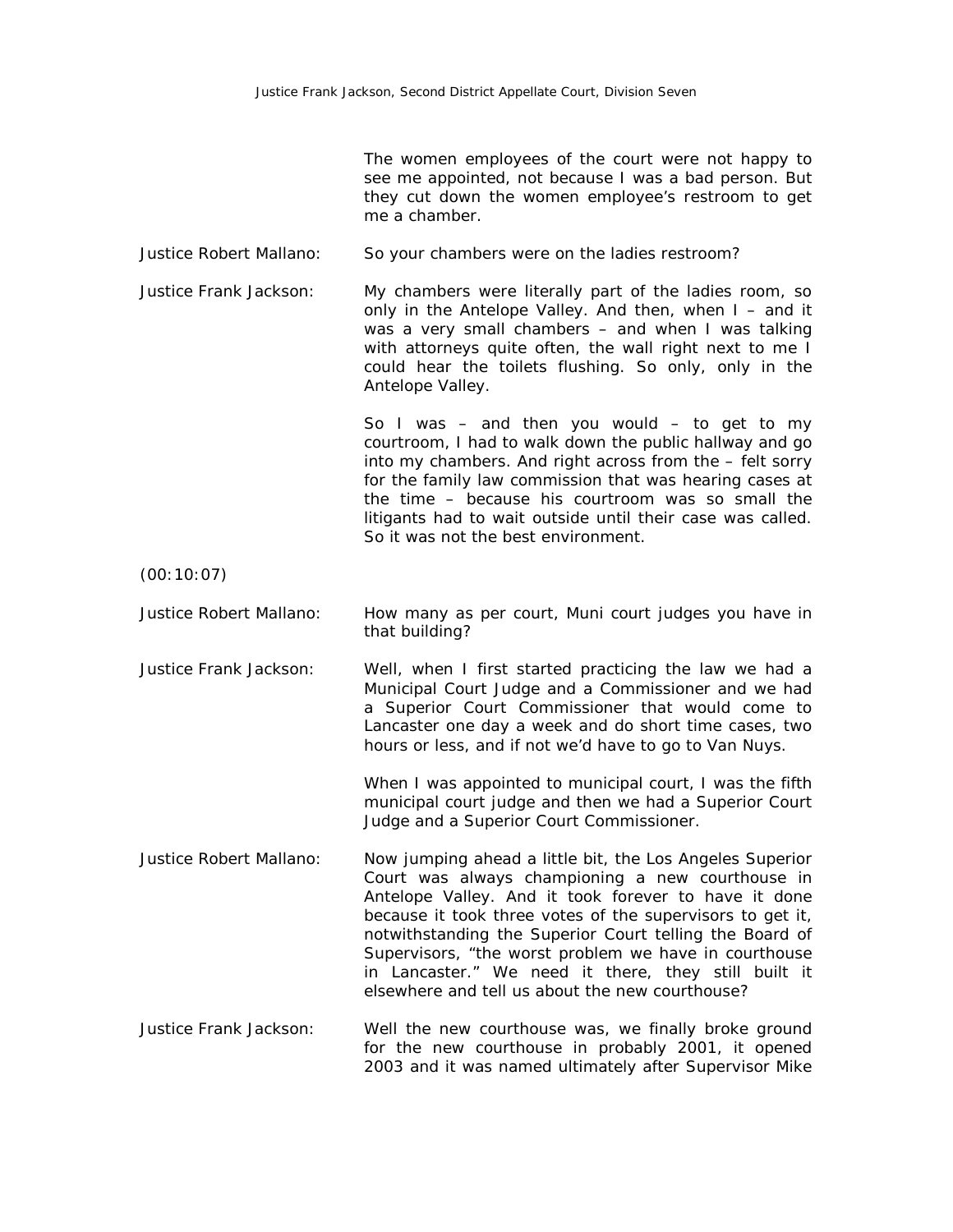|                         | Antonovich, the Mike Antonovich Courthouse. And one of<br>my - I think - things that I'm most pleased about was I<br>was instrumental in getting the courthouse named after<br>our supervisor. Because he was for many, many years<br>was fighting to get the new courthouse in the Antelope<br>Valley.                                                                                                                                                                         |
|-------------------------|---------------------------------------------------------------------------------------------------------------------------------------------------------------------------------------------------------------------------------------------------------------------------------------------------------------------------------------------------------------------------------------------------------------------------------------------------------------------------------|
|                         | I remember when I was on the - I think the municipal<br>court - we had plans for it and then it got put on the<br>back burner and ultimately we got a new courthouse in<br>2003. And I was supervising judge of the Superior Court<br>$to -$                                                                                                                                                                                                                                    |
| Justice Robert Mallano: | So how did you participate physically in the building and<br>what artifact did you come away from that?                                                                                                                                                                                                                                                                                                                                                                         |
| Justice Frank Jackson:  | Well I still - in one of those photo sessions I still have a<br>hard hat and I have a shovel that was used to break the<br>ground for the new courthouse. And it's inscribed and so<br>I am not sure, but I had it my chambers upon a wall, I<br>am not sure what I would do with it now, but $I -$                                                                                                                                                                             |
| Justice Robert Mallano: | Is it in your garage now?                                                                                                                                                                                                                                                                                                                                                                                                                                                       |
| Justice Frank Jackson:  | It's in my garage now, it's in my garage, so I have a<br>shovel.                                                                                                                                                                                                                                                                                                                                                                                                                |
| Justice Robert Mallano: | You are going to frame it and put it up on the wall?                                                                                                                                                                                                                                                                                                                                                                                                                            |
| Justice Frank Jackson:  | Yeah, so, that was very good.                                                                                                                                                                                                                                                                                                                                                                                                                                                   |
| Justice Robert Mallano: | Well, we want to get the building part because that's<br>kind of interesting about Lancaster. Okay, let's go back<br>to when you were elevated to the Superior Court. How<br>did that come about and when?                                                                                                                                                                                                                                                                      |
| Justice Frank Jackson:  | I - actually after I was on the Municipal Court - Justice<br>Margaret Grigneau who was a former Municipal Court<br>Judge in Lancaster and then Superior Court Judge in<br>Lancaster and a High School classmate, Justice Paul<br>Turner, were working in Division V of our Second District<br>Court and I got a call and I went to serve as a pro tem<br>while I was on the Municipal Court and to a large part<br>with the insistence of Margaret Grigneau and Paul<br>Turner. |
|                         | They said, you'd really like be in a Superior Court judge<br>and I think you do a good job. So I filed another job<br>application and ultimately in January of 1993, three                                                                                                                                                                                                                                                                                                      |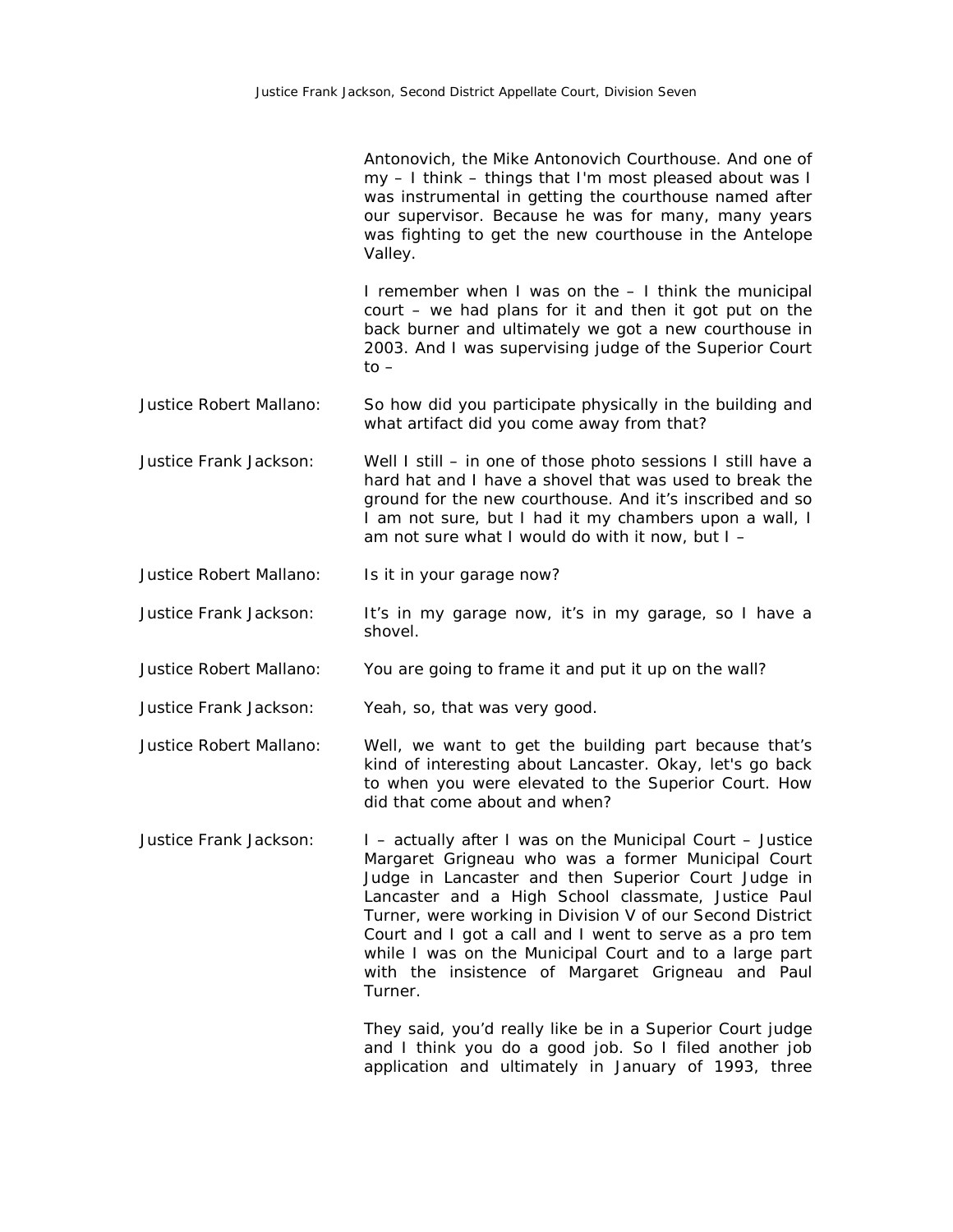years after I was appointed to the Municipal Court, Governor Wilson appointed me to the Superior Court.

- Justice Robert Mallano: You had some help from people?
- Justice Frank Jackson: Well, Frank Visco was still there, and then also I had I think I was fortunate to know Steve Cooley who later became the District Attorney for LA County. Steve Cooley was the deputy in-charge of the Lancaster office when I was in the Municipal Court. So I think he helped a lot, so I had some help.
- Justice Robert Mallano: All right! Now pro tem again on the Court of Appeal was handling a famous case of poor orphan brothers.
- Justice Frank Jackson: Yes, yes.
- Justice Robert Mallano: Tell us about that.
- Justice Frank Jackson: The brothers that unfortunately made themselves orphans. I was called back, after I was on the Superior Court in 97 I believe, to work pro tem also again in Division V for a small case they had called Erik and Lyle Menendez. So I did the appeal for Erik and Lyle Menendez and ultimately affirmed the conviction of killing their parents and –

Justice Robert Mallano: Shot gunning their parents is that –

(00:15:00)

Justice Frank Jackson: Yes, there was allegation of abuse but the boys -- the boys at the time of the shooting they were 21 and 18. It was pretty well planned out.

> They – two days before they shot their parents they went and purchased the weapons and went to a range to practice with them and then went home and two days later shot their parents and mom hadn't died so they went out and reloaded and came back in and shot and then they  $-$

> Their dad was pretty prominent in the music industry and so they  $-$  initially their story was the Mafia did it  $$ and then finally they confessed that they had killed their parents but it was because of the abuse that Erik had sustained over the years from their father.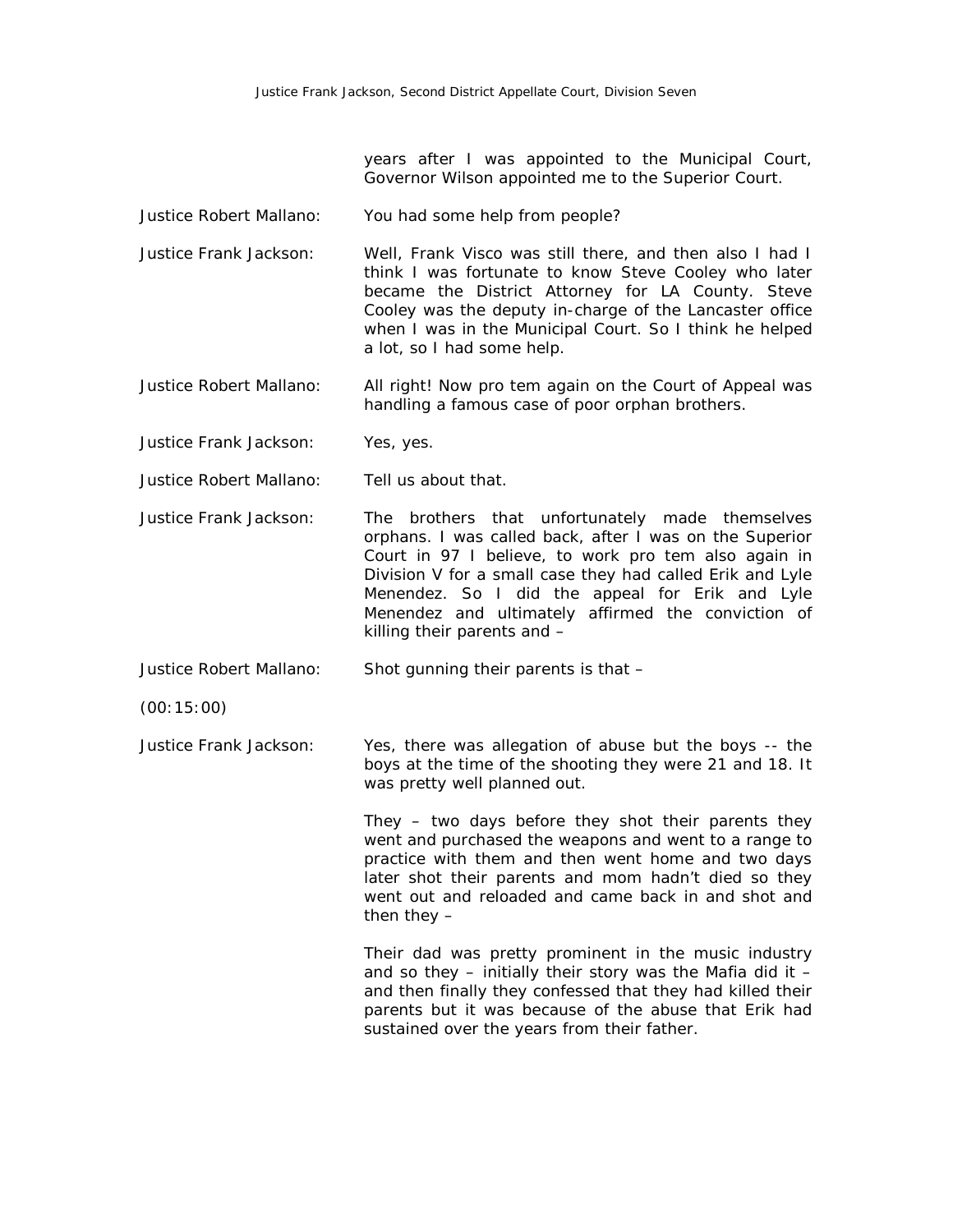- Justice Robert Mallano: As for publicity, that case probably got the most of the publicity of any criminal case during that period of time, won't you say?
- Justice Frank Jackson: Yes, that was very, very well publicized and then –
- Justice Robert Mallano: So the prolonged record for you to wade through.
- Justice Frank Jackson: Very, very extensive it –
- Justice Robert Mallano: Give it to the Pro Tem.
- Justice Frank Jackson: Yeah, give it to give the give the case with all these, what we call dog houses, to the – to the Pro Tem to do which was fine. I – because I was doing other work but basic like I could just devote myself to the Menendez Appeal.
- Justice Robert Mallano: Now you spent pretty much all your time on the Superior Court in Lancaster but for a couple months?
- Justice Frank Jackson: Yes, that's kind of an interesting story. I was when I was appointed to the Superior Court – I was sent and I think it was good, I was sent to Los Angeles to the building known then as the Criminal Courts Building and to do what turned out to be a 90-day diagnostic study to find out if I was fit for Lancaster, so I did a 90-day diagnostic study. But I remember my friend who's interviewing me, Justice Bob Mallano, was a Presiding Judge of this LA County Superior Court. And I'll never forget this when I was sworn in Downtown, Los Angeles to Superior Court, he told everybody in the audience that I was the most popular judge in LA County and I thought "Gee that's nice. It's nice to be so well-known in such ah.  $\ldots$  " But then he said why – he said that because I was from Lancaster and all the other judges knew that they would not have to work in Lancaster. So that's why I was a little popular judge in Lancaster.

So I did a 90-day diagnostic at CCB and then I was sent to Lancaster and I'll never forget this, there were a couple of judges that I met at CCB that came up to me quietly and they said what did you do wrong, how come they are sending you to Lancaster because it was not the prime assignment in the Superior Court.

Justice Robert Mallano: Well, well said, how far is it from Downtown LA?

Justice Frank Jackson: It's about 70 miles, it's about 70 miles.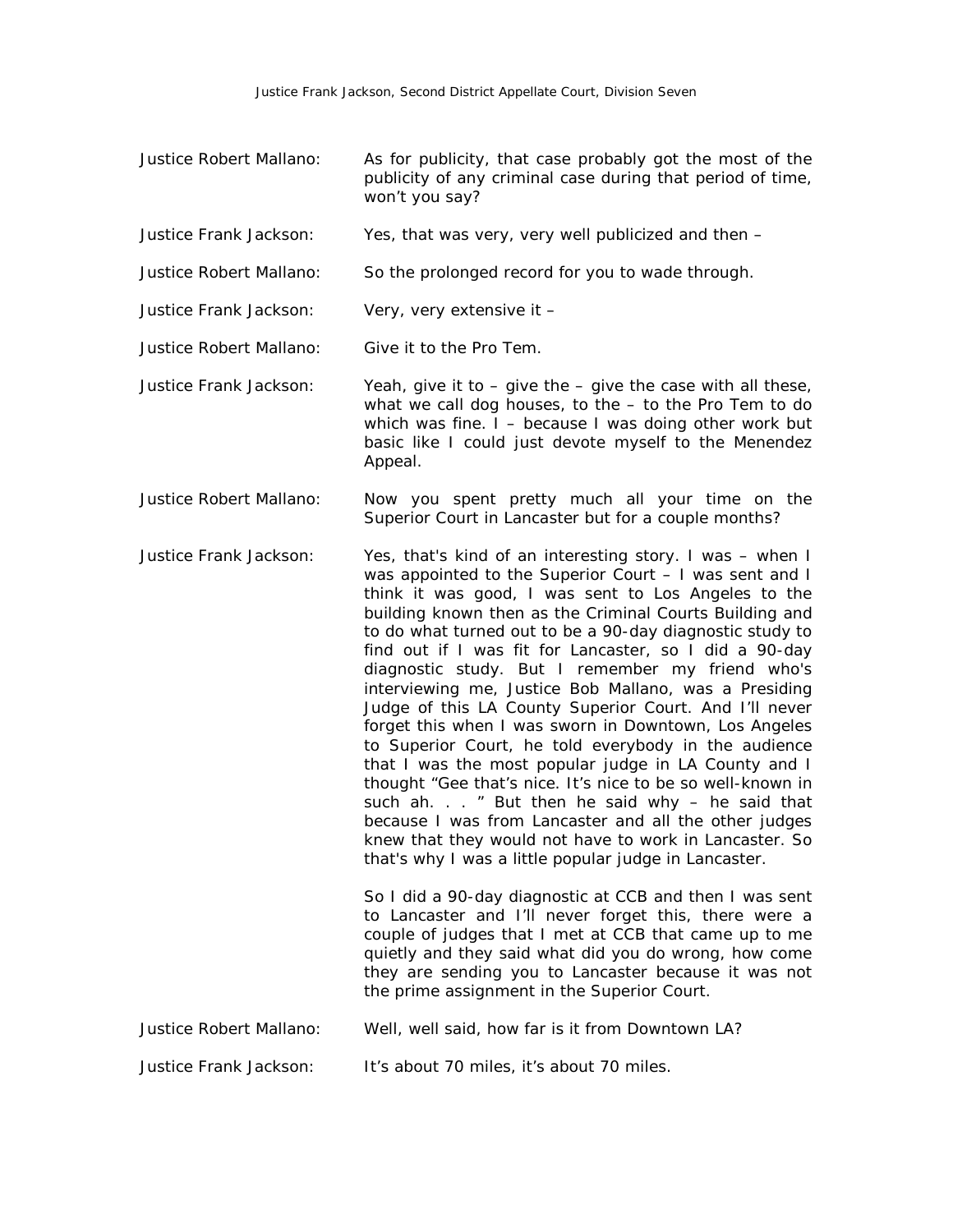| Justice Robert Mallano: |  |  | Yeah, that's a couple of hour drive - |
|-------------------------|--|--|---------------------------------------|
|                         |  |  |                                       |

Justice Frank Jackson: The people, the judges again were thrilled that I was appointed because they could avoid working in Lancaster. And Lancaster was kind of interesting at the time because we had, still again it was many years because that was 93 and we didn't get our new courthouse till 2003.

> So I worked. I did a Felony Trial Court in Lancaster for eight years, and I was supervising judge for most of that time. And we had most of that period of time no security as we didn't have weapons screening. We had old building, several doors to come into the building; most of the time we didn't have weapon screening, the judges parked their cars out in the public parking lot, no private parking so it was like a neon sign saying judge parks here.

> Fortunately no – getting my car keyed or – and I wasn't usually too much afraid of the defendants I was sentencing because most of them didn't have weapons because they were in custody but their friends and family members was a little bit –

> You get a little bit concerned at times when you're sentencing some gang bangers to basically a life sentence and their family and friends are right there in the court – courtroom.

Justice Robert Mallano: Nothing happened fortunately.

Justice Frank Jackson: Fortunately, fortunately we were very – I and then it was – I probably shouldn't have done this but we had such a big case over a couple of years, two or three years, I was the busiest Felony Trial Court Judge in all of LA County not because I wanted to be or not because I was really –

> My goal was to do that but it just are lack of facilities because we just had two judges doing felonies but we would have – I was on the second floor and the lockup was on the first floor.

(00:19:54)

And a bailiff would go down and bring up defendants but sometimes – so I could get cases done – I was there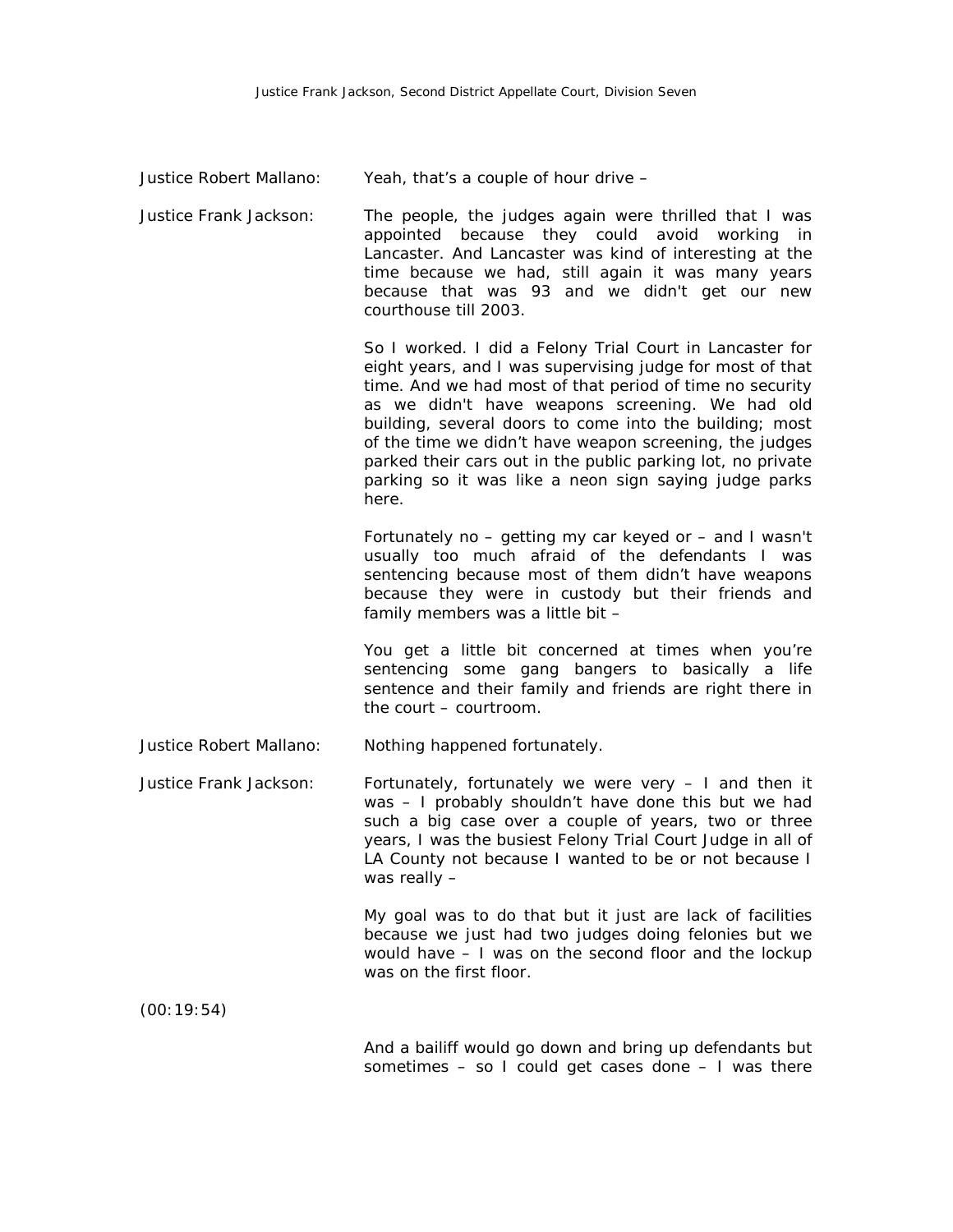working without my bailiff and I remember one time I was talking to a defendant and I had planned to put him in custody but I was at least smart enough to wait for the bailiff to walk into, my bailiff came back, but he maybe could tell my vibes.

So he kind of went out the back door and he was gone for a couple of days and I found him about a block away, so he wasn't very smart and then I had another case where a defendant was hearing a statement from - - I think it was his girlfriend.

I think it might have been a domestic violence case and he was tired of hearing what she was saying, so he didn't try to go out the door to escape, but he tried to go back into custody, so he wouldn't have to listen anymore to her statements, so that was, that was kind of interesting.

So we had some – and then – well I am just rambling, I remember one case that got a lot of notoriety and I can't remember the defendant's name even, but it was a case where the defendant was just charged with, while I was at Superior Court, charged with stealing a bottle of whiskey from a local.

I think it was Save On drug store at the time, and it was slam dunk case. The evidence was pretty strong but he wanted to go to trial and because he had priors, it was petty theft with a prior, so it was 16, 2 and 3 was the sentencing range.

But the gentlemen had a lot of one year priors and he was probably the worst defendant I have ever had in my courtroom. And at times he was so bad that he we didn't even let him appear for the trial.

Justice Robert Mallano: And what's the, you mean, his courtroom behavior?

Justice Frank Jackson: His courtroom behavior was the worst of probably any defendant, any defendant with a serious offense, but this gentlemen just stole some whiskey, but he -- for whatever reason had a horrible attitude and we had to excuse him nicely from the courtroom sometimes during his trial.

> And he didn't even want to come for his sentencing and I thought we probably should have him there for the sentencing. So instead of having the bailiff's extracting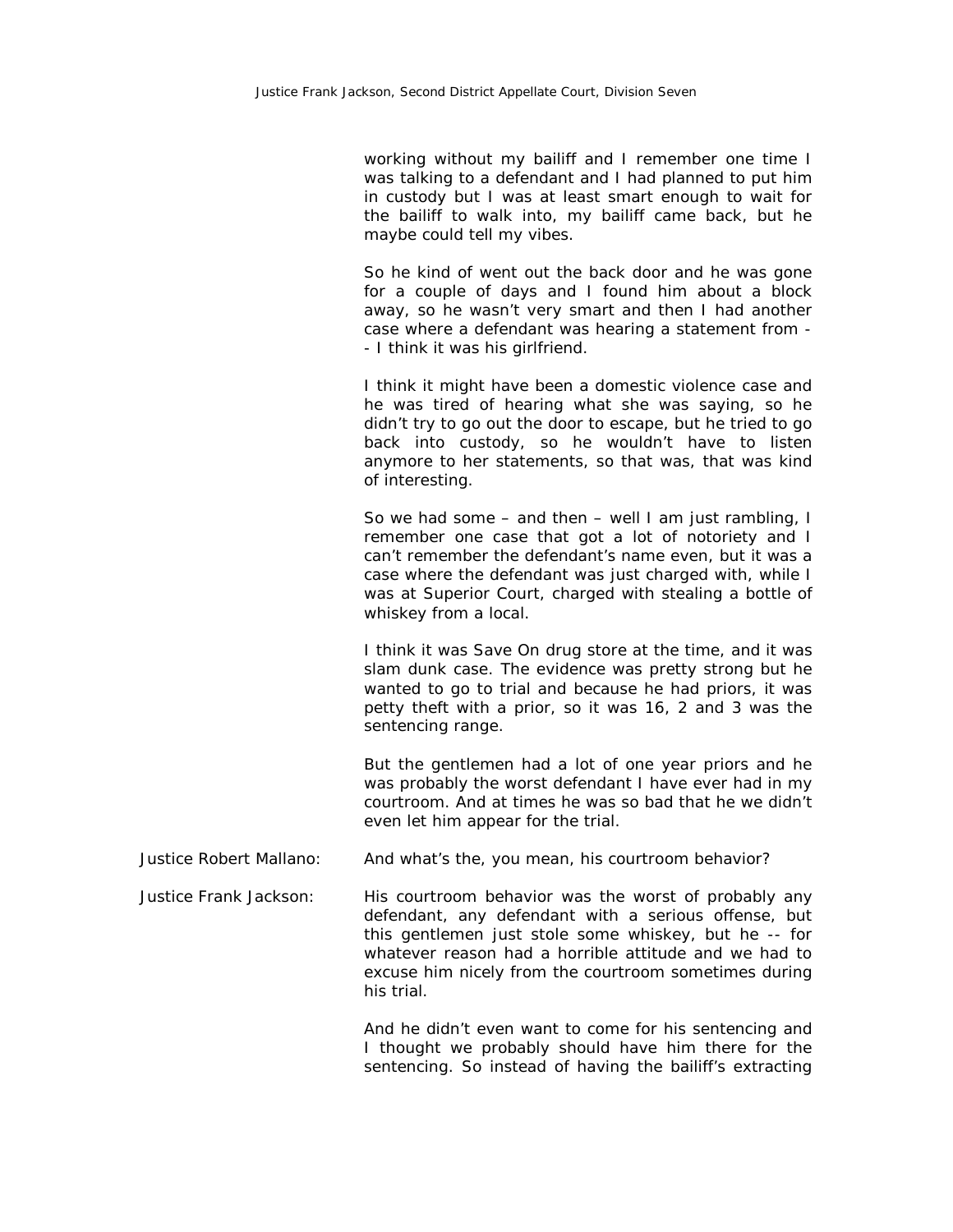him from the cell and bring you upstairs, I went downstairs, nice guy that I am, I went downstairs to do the sentencing.

- Justice Robert Mallano: With the reporter?
- Justice Frank Jackson: With the reporter, with the DA and then --

Justice Robert Mallano: Through the bars?

- Justice Frank Jackson: Yeah, he as behind bars, so he could see me and he just turned his back to me and not because he was a – his attitude but because he had eight one-year priors, so the sentence I ultimately imposed on this gentleman that got a lot of publicity was 11 years.
- Justice Robert Mallano: For a bottle of whiskey?
- Justice Frank Jackson: Yeah, for a bottle of whiskey, so that got a lot of publicity, but the merchants in Lancaster/Palmdale were very pleased. The theft of alcohol went down dramatically after that case, so that was kind of an interesting case.
- Justice Robert Mallano: All right, the next big shift in your career was a pro tem on the division one, appellate court?
- Justice Frank Jackson: Yes.

Justice Robert Mallano: Tell us about that, when and where and how?

- Justice Frank Jackson: Well, I had filed an application to be elevated to the appellate court and that probably was in 2004-2005 and I actually had an interview with the governor's office and in the meantime, there were two or three appointments and I didn't get appointment so I kind of was just planning my retirement, I was going to retire after I had been 20 years on the bench and then I got.
- Justice Robert Mallano: That would have been when--
- Justice Frank Jackson: 2010, I would have --
- Justice Robert Mallano: Your 20 years.
- Justice Frank Jackson: My 20 years on the bench, I planned to retire, I would have been 61 and had a nice career and then in 2006, I got a call, kind of out of the blue from my friend Justice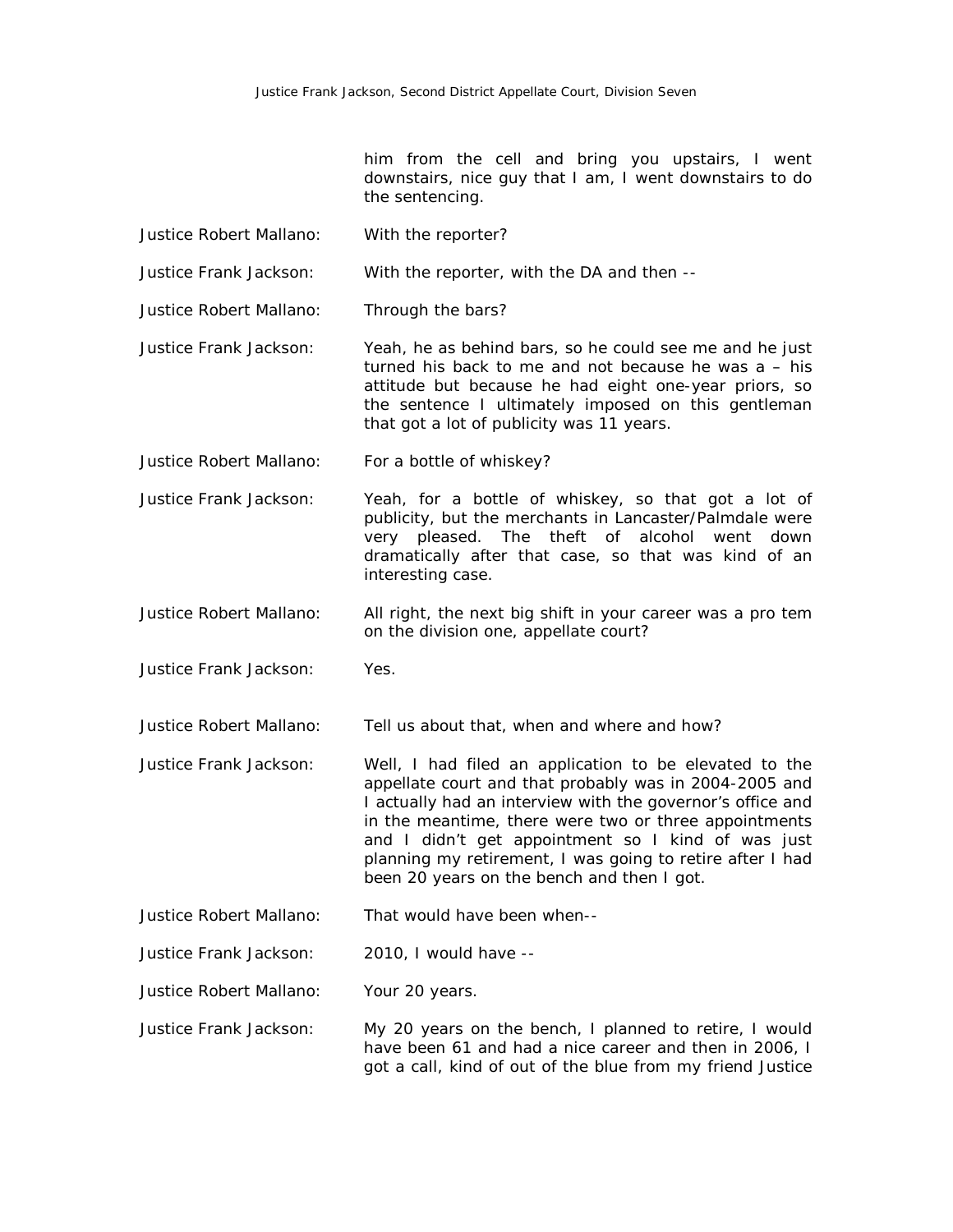Bob Mallano who asked me to come on down to the Division I of the Second District Court of Appeals, so I went to the Second District and I think that got my name under consideration again.

So that was 2006 and I pro temmed in Division I for two years and then in 2008, the Governor at the time, Governor Schwarzenegger, nominated me to the Second District Court of Appeal Division Seven, so I went through a confirmation hearing on June 4, 2008 and I was confirmed as associate justice on the Court of Appeals.

(00:25:02)

So it was kind of interesting. My wife had gotten the call on the answeing machine, because I was working pro tem, and she kept, I got home from work and she said, kind of with a sheepish grin, listen to this message you have got and it was their appointment secretary, wanting to nominate me for the Court of Appeal and one of those where you have to keep silent for two or three, four days and which I did – so my last, when I was an associate justice in Division Seven for five years which –

Justice Robert Mallano: Big change from the trial court and the Court of Appeal?

Justice Frank Jackson: Big change, big change, without a doubt the Court of Appeal was the best job I ever had, I did –

Justice Robert Mallano: People say that, don't you think?

Justice Frank Jackson: That was a great job. I had been a trial judge for 16 or 17 years and, no offense to any attorneys that might get bored and look at this video someday, but I was tired of dealing with attorneys, I was tired of dealing with jurors, defendants and the Court of Appeal to a large part, all you deal with is the law and it was - and I taught –

> By the time I retired in 2013, I had actually taught part time at colleges and universities for about 40 years, so I like the academic aspects of the last seven years, two years pro tem and five years in Division Seven where best years working of my life and it was great, because it's academic.

> I'll never forget one reason I think I decided to apply for the Court of Appeal, I was in Lancaster at a Law Day lunch, and in the middle of a very contentious jury trial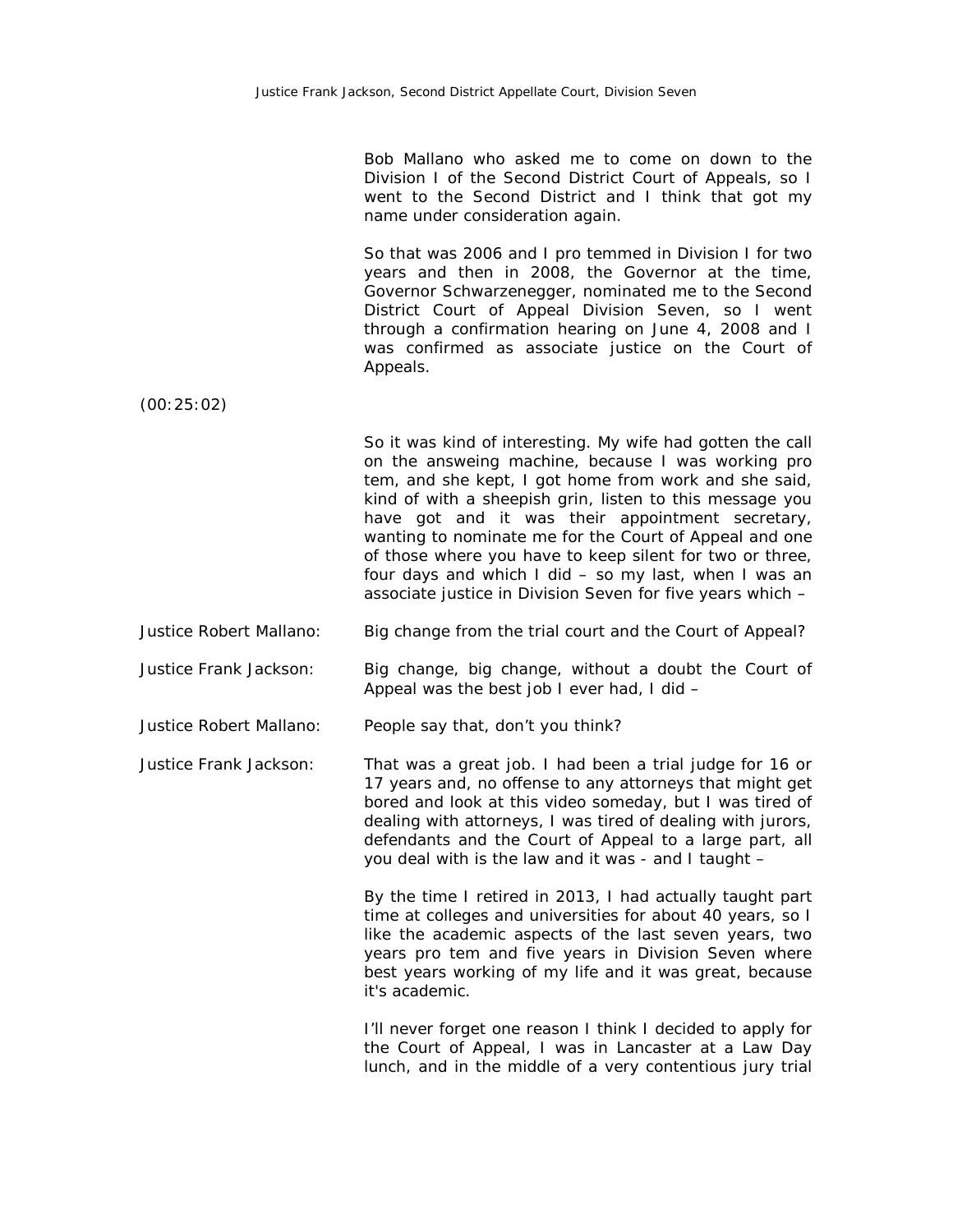and right before lunch, a big issue came out that could seriously affect the trial and I had to make the decision after lunch.

And at the luncheon also was Margaret Grigneau who at that time was an Associate Justice of the Court of Appeal and she was a very hard worker. But I knew that that afternoon after luncheon, she would go home and study the law and be able to consider and contemplate the decisions and that she would be making talk to her attorneys that work for her, her judicial assistant. And I had to, the lone ranger, I had to go back to the court and boom, make a decision that could adversely affect the trial.

I don't remember what it was, but I remember I thought it'd be nice to be on the Court of Appeal where you have time to think and contemplate and discuss decisions. On the trial court, you can discuss with your buddy judges and all, but if you're in trial, you have got to make snap decisions, so that was one reason that the Court of Appeal looked pretty good.

- Justice Robert Mallano: Now, what cases stick in your mind. . . the cases that you handle on the Court of Appeal that you had a fondness for or interest that might –
- Justice Frank Jackson: Well, fondness might not be the –
- Justice Robert Mallano: Fondness or sticks in your mind as something –
- Justice Frank Jackson: Just stick in my mind, well you know I think not many judges, justices can say that they have been reversed by the US Supreme Court, but --
- Justice Robert Mallano: You are proud of that.
- Justice Frank Jackson: I am proud of it and I think the US Supreme Court, I understand their decision, but I think they were wrong, but it doesn't really matter at this point.

It was a case involving, while I was pro temming in Division One, before I was nominated for the position in Division Seven, it was a case involving Judge Alex, Alex Ferrer who is on TV still and I see him, he is a commentator for various news programs. But Judge Alex got into a dispute with his agent and there was a lawsuit and there was an arbitration provision.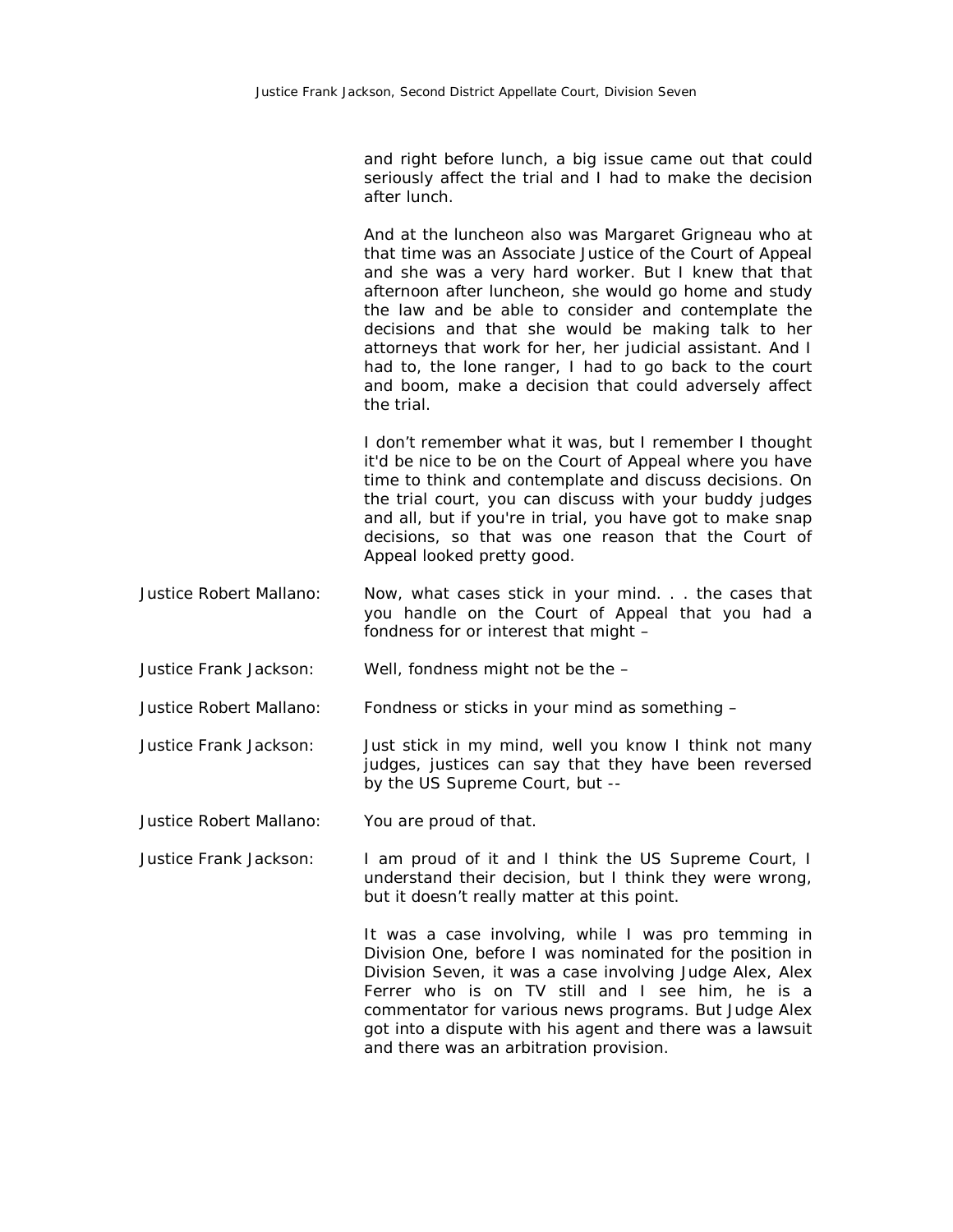|                         | And I thought, correctly decided that as part of the<br>process, he had to go through the Labor Commissioner,<br>like conclude, complete his administrative process<br>before going to arbitration. I thought you know at some<br>point you can go to arbitration, but I thought he had to<br>go through his administrative procedures that were in<br>place with a Labor Commissioner for example.                                                                                                                                                                                                                                                                                                                                     |
|-------------------------|-----------------------------------------------------------------------------------------------------------------------------------------------------------------------------------------------------------------------------------------------------------------------------------------------------------------------------------------------------------------------------------------------------------------------------------------------------------------------------------------------------------------------------------------------------------------------------------------------------------------------------------------------------------------------------------------------------------------------------------------|
|                         | And so that was my decision and the California Supreme<br>Court decided not to hear the case, but for some reason<br>the US Supreme Court thought it was interesting enough<br>and then they took it and basically said that you don't<br>have to pass, go and collect \$200 before you go<br>arbitration, you can go almost immediately under the<br>Federal Arbitration Act in years to come.                                                                                                                                                                                                                                                                                                                                         |
| (00:29:58)              |                                                                                                                                                                                                                                                                                                                                                                                                                                                                                                                                                                                                                                                                                                                                         |
|                         | I should have seen that coming because they are very<br>much, the US Supreme Court, very much pro-<br>arbitration. So the US Supreme Court reversed my<br>decision to require this individual, Judge Alex, to go<br>through his administrative process before arbitration.                                                                                                                                                                                                                                                                                                                                                                                                                                                              |
|                         | Justice Thomas was a brilliant jurist, because he<br>dissented in that opinion inappropriately, so I was<br>reversed by the US Supreme Court, which is kind of a<br>badge of honor, not many judges can say that. And then<br>another case, where you use the word fondly doesn't,<br>it's not fondly, but it's another reversal, I did get<br>affirmed occasionally but it was another reversal.                                                                                                                                                                                                                                                                                                                                       |
| Justice Robert Mallano: | Funny how that sticks out in your mind, the reversals.                                                                                                                                                                                                                                                                                                                                                                                                                                                                                                                                                                                                                                                                                  |
| Justice Frank Jackson:  | Stick in your mind more than the -- you would get<br>affirmed but this was interesting case, it got a lot of<br>publicity and sometimes when you get reversed, you<br>say, well I understand that, I agree with what the court<br>is saying, but this is another case, where I did not<br>necessarily agree with the California Supreme Court, but<br>it involved mediation and the issue was confidentiality<br>mediation and there is obviously laws that relate to<br>mediation confidentiality, but this was a case where<br>after the mediation was completed, and the case name<br>was Cassini, after the mediation was completed, one of<br>the parties wanted to sue his attorney that had<br>represented him in the mediation. |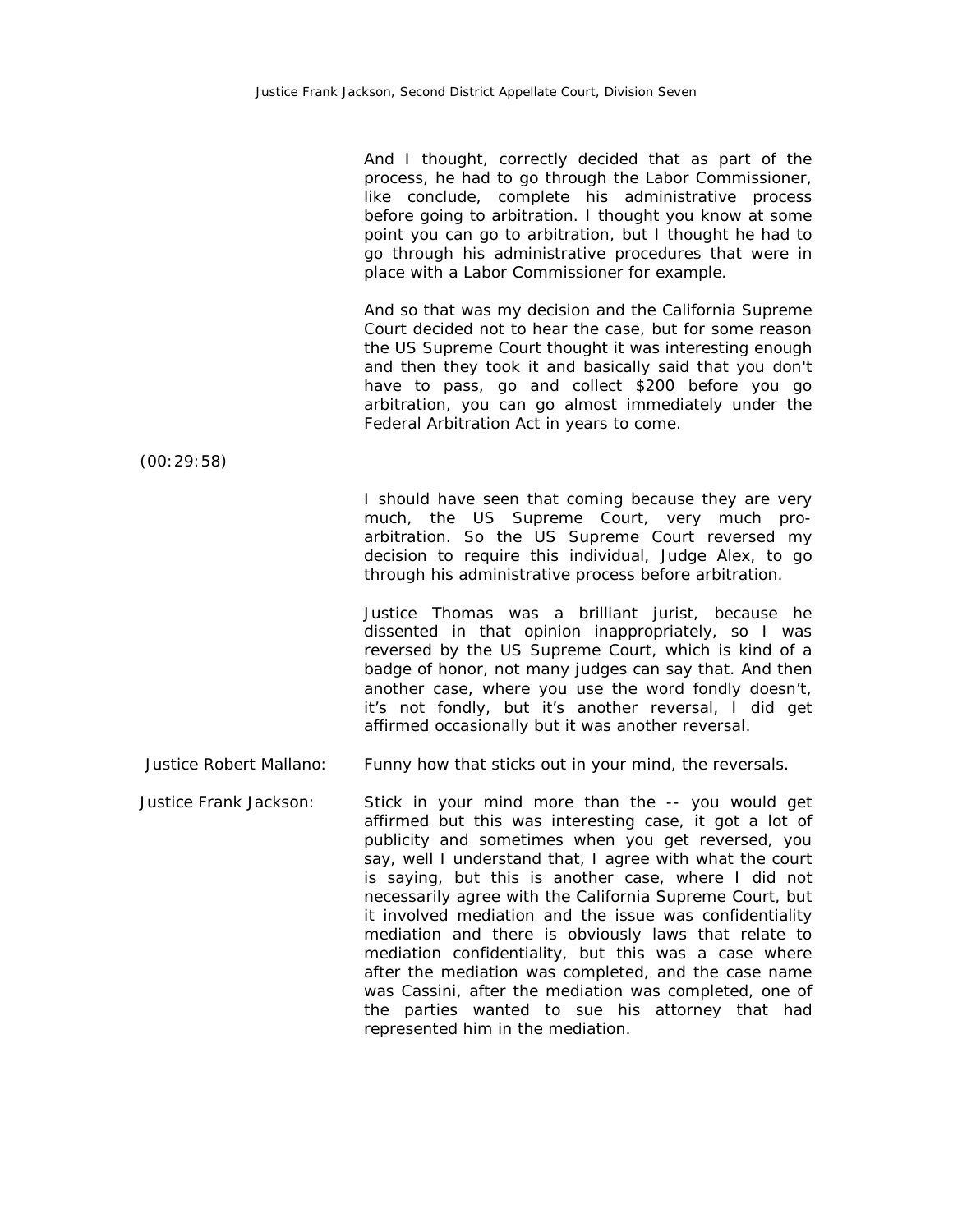So what the attorney said that was being sued, said well, mediations are confidential and therefore even conversations, private conversations that I had with my client cannot be used in a subsequent litigation. And I thought that doesn't make any sense to shield an attorney from potential malpractice when his former client is suing him. It's not something that happened during mediation, it's something that went on privately between the party –

- Justice Robert Mallano: And typically if the client sues the lawyer, the attorney client privileges waved anyway?
- Justice Frank Jackson: That's right. And so I said yes, arbitration, mediations are confidential, but in this situation it really is not the spirit of law, it's a situation where a client is trying to sue his attorney.

And the California Supreme Court disagreed with my well reasoned opinion and reversed and said even in a situation like that, mediations are confidential and Justice Chin, I thought had a great – he concurred but he concurred with a caveat saying – this isn't fair.

And I think he was saying the law needs to be changed, because basically he was saying this shields an attorney from possible malpractice in a lawsuit filed by his client when the discussions they had, which may have been critical or crucial in what ultimately happened in the mediation, can't be used. So that was a case where at least I got a kind of an 'atta boy from one of the justices even though --

Justice Robert Mallano: Helps a little bit to the sting --

Justice Frank Jackson: It helps the sting a little bit when they say, we understand what you did, it was wrong, but we understand what you did, as opposed to I can't understand what that justice did.

> So those are two cases that stand out. But one case that was – it was interesting because the parties and it didn't go any further than our court, so I didn't have anybody to reverse me, but California Supreme Court did not take the case. But it involved Gene Tierney, a very attractive actress and her former husband Oleg Cassini, the designer who did a lot of work for Jacqueline Kennedy and the facts are a little bit, not that exciting,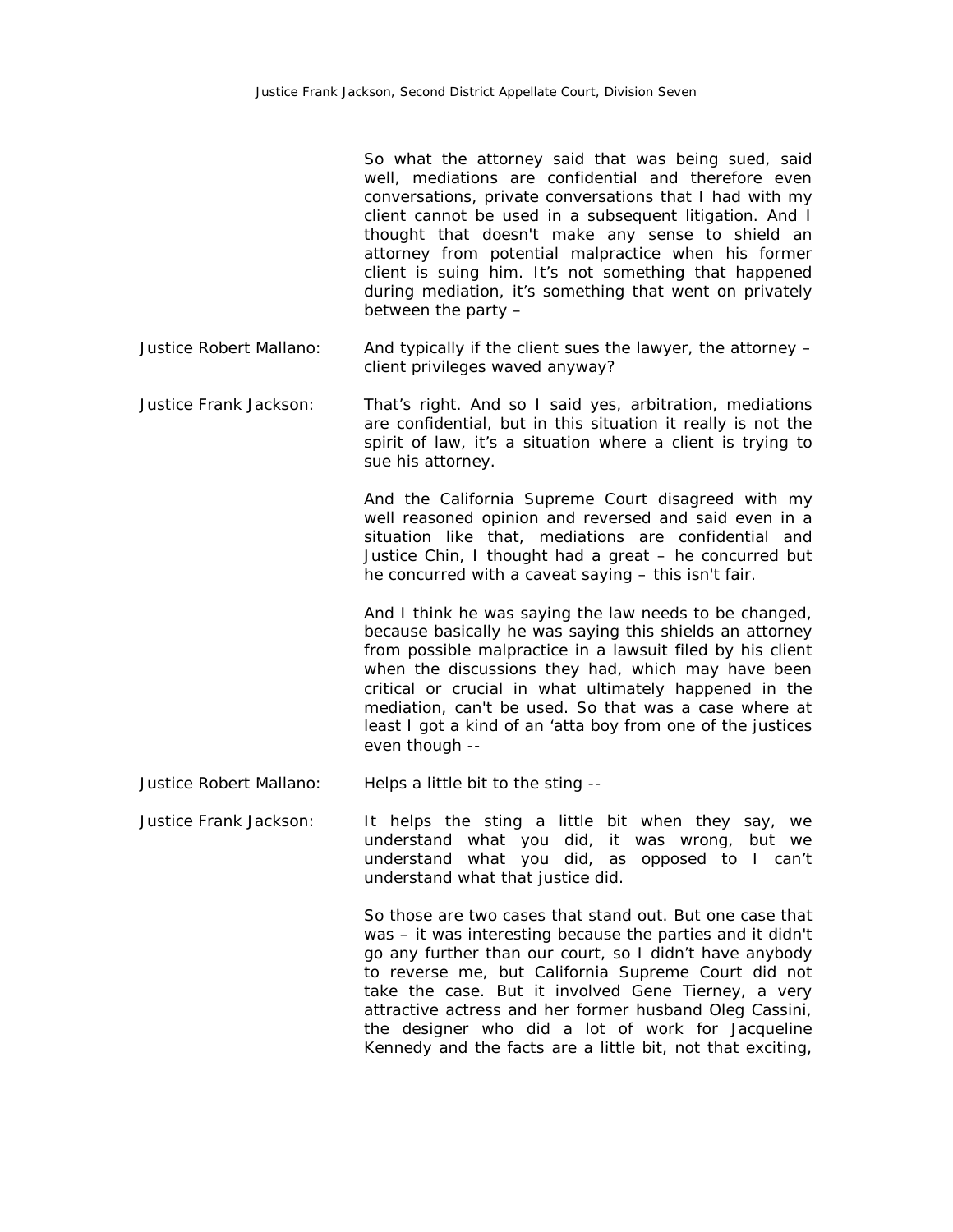but just because the parties I thought was interesting case though.

They were married in the 40s, they had two children, two girls. Unfortunately one had severe physical issues because she – physical and mental issues because Gene Tierney was on like a USO tour and somebody had German measles and came in contact so one of daughters was severally mentally challenged, retarded, the term we used at the time.

So ultimately Gene Tierney and Oleg Cassini got divorced in 1952 and here it is, I am doing the case three or four years ago, so how did I get the case? Well, what happened in their divorce, Oleg agreed that he would provide for the two daughters, 50% of his estate when he died, that was part of the divorce decree, that was part of the marital settlement agreement so the two daughters would get 50% of his estate.

(00:35:10)

So Gene Tierney died, I think, in 1990 or 1991. In the meantime Oleg Cassini died about 2005 or 2006 and he kept kind of an interesting life well-known designer, in fact pulled out of an old suit recently to put on because I don't wear suits very often and I looked inside and it was an Oleg Cassini suit so you know, maybe I had a conflict and should have recused myself.

So it was kind of interesting I wore an Oleg Cassini suit. But Oleg had a business manager, a female, that he worked with for 30 plus years and it turns out after Oleg died and while they kept this from the public, they were husband and wife, so he was married to this lady for 30 plus years.

And he had another will, that he had a will that she attempted to probate in New York and the will provided for \$500,000 to the to the daughter of Oleg's that had the physical and mental issues and \$ a million to the one that did not have any of those issues or problems and the daughter that was receiving \$ the million was living in France and had been for most of her life.

So she somehow got wind of this I guess you had to get notice of the New York probate proceedings and she hired an attorney in New York and the reason she did, I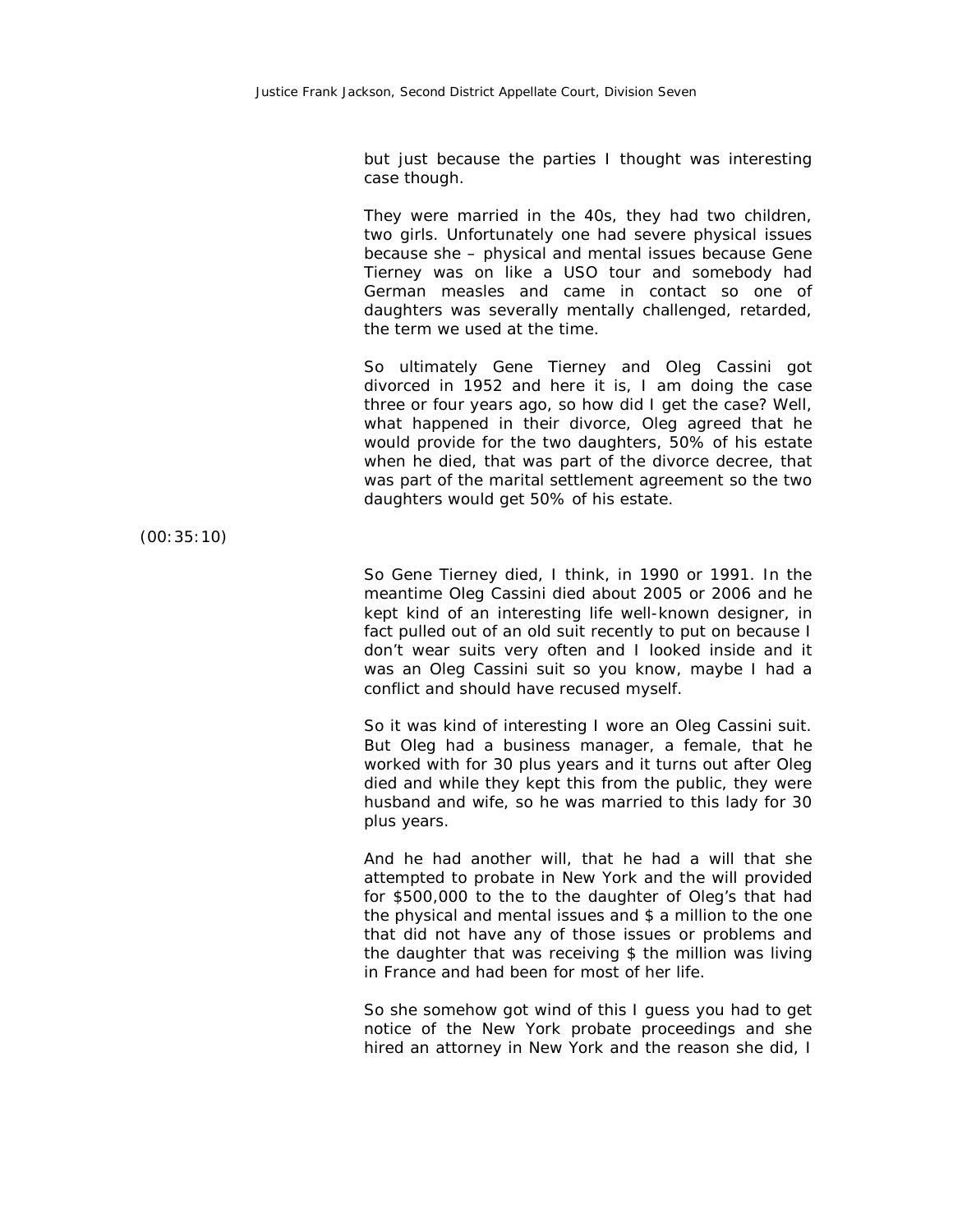would be happy to get \$ a million, but at the time Oleg Cassini died, his estate was worth over \$50 million.

So 25% if my math is correct, would have been about 12.5 as opposed to \$ one million so she filed a proceeding in New York and basically the New York court suggests you are right, there is this marital settlement agreement, divorce decree in California and we are going to full faith and credit to it, and Oleg surviving spouse was not pleased with that, so filed an action, I'll conclude this shortly, filed an action in LA County Superior Court, basically trying various things including trying to modify the divorce decree.

And the trial judge said sorry, you're stuck with it and that's how in what 55-60 years later, whatever we ended up with a case in my division and I was one that ruled the case, so it's interesting because of the parties and then also it was interesting because unfortunately, the daughter that had problems, passed away and so her next-of-kin was the surviving daughter, so instead of the surviving daughter getting a million, or may be a million and a half, she ended up with over \$25 million.

- Justice Robert Mallano: It's ironic that you ended up enjoying, if you will or finding so fascinating a family law case, when your reason to go on the bench was to escape?
- Justice Frank Jackson: I hadn't thought that, but that's true it was a family law --

Justice Robert Mallano: You didn't get wrapped, you didn't get involved with the emotions of the clients, innocent --

Justice Frank Jackson: You know that -- I got ahead and thought of that, but that was a family law case, so that was an interesting case.

Justice Robert Mallano: Well, you then described as somewhat of a Gary Cooper like person because you're a man of few words and we have been talking almost an hour, so would you like to wrap this up and say anything you wish for posterity?

Justice Frank Jackson: Other than ah! shucks, I don't know what Gary Cooper was known for, that's one of my -- since we are talking about actors and actresses, one of my favorite actors and I think Gary Cooper is a wonderful individual and if I can be compared to Gary Cooper, ah! Shucks but –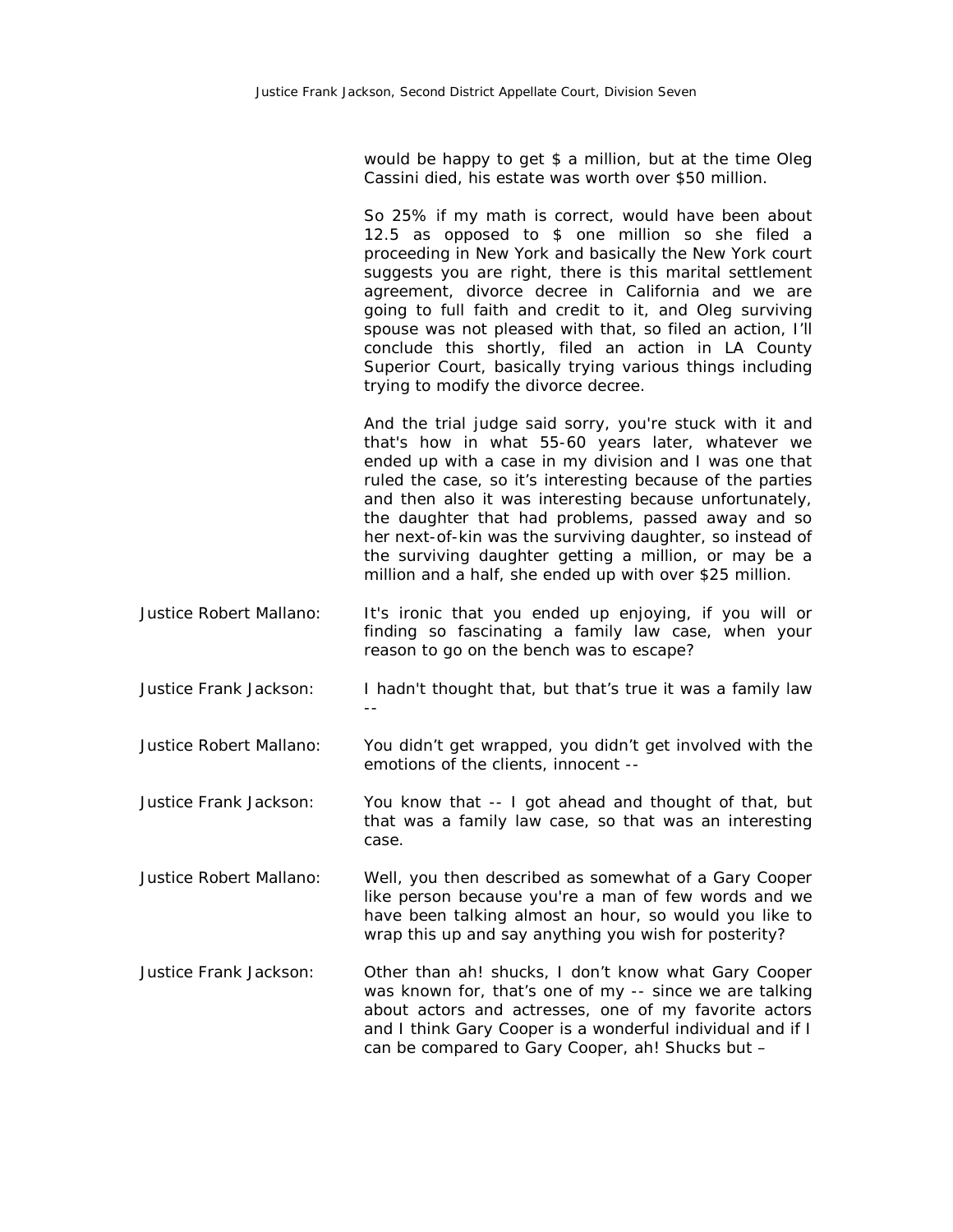And I guess my -- what I would conclude by saying is I had a wonderful life, been married and I know how long I have been married, I have been married over 37 years, three wonderful children, four grandchildren. I have met a lot of great people, over the years which is kind of in our small town country boy, ends up being on the Court of Appeal serving even in San Francisco when there was an opening. I was sitting, hearing a case with the California Supreme Court, and I wondered what in the world am I doing here? But it was. . . and I always tried to treat defendants even that one, that I gave 11 years to with respect and usually it worked.

(00:39:52)

If you treat people with respect, usually you get it back and then I always try to be prepared and whether it was a trial court or the appellate court, I try to give each case my full consideration, whether it was a smaller case or a larger case, they were important to people, so I try to do that and I try to be prepared and especially in the trial court, you couldn't look back.

If you – your old what was it Shoeless Joe Jackson, if you look back, somebody might be catching or is it Satchell Page that said if you look back somebody is going to be catching. So you make your decision with the information you have and then you move on, and don't start second guessing yourself.

I think treat people with the respect and talking about a man of few words and I will conclude in just a minute, but you know this is a horrible paraphrase but in the Bible it says, even if you aren't very bright, if you are quiet, you appear to be intelligent, but then if you open your mouth, people really know that you aren't very bright.

So I try not to say a lot, I didn't say a lot at oral argument, I tried to be prepared for oral argument and I – just it has been a wonderful run, I have thoroughly enjoyed my 23½ years on the bench, I probably would have stayed longer, but my wife and I, my wife had retired and we decided to relocate back to the Northern Nevada area where I went to college and so it's – that's where we ended up.

And it's great to come back and see, almost had old friend but the friend of long standing, one of my